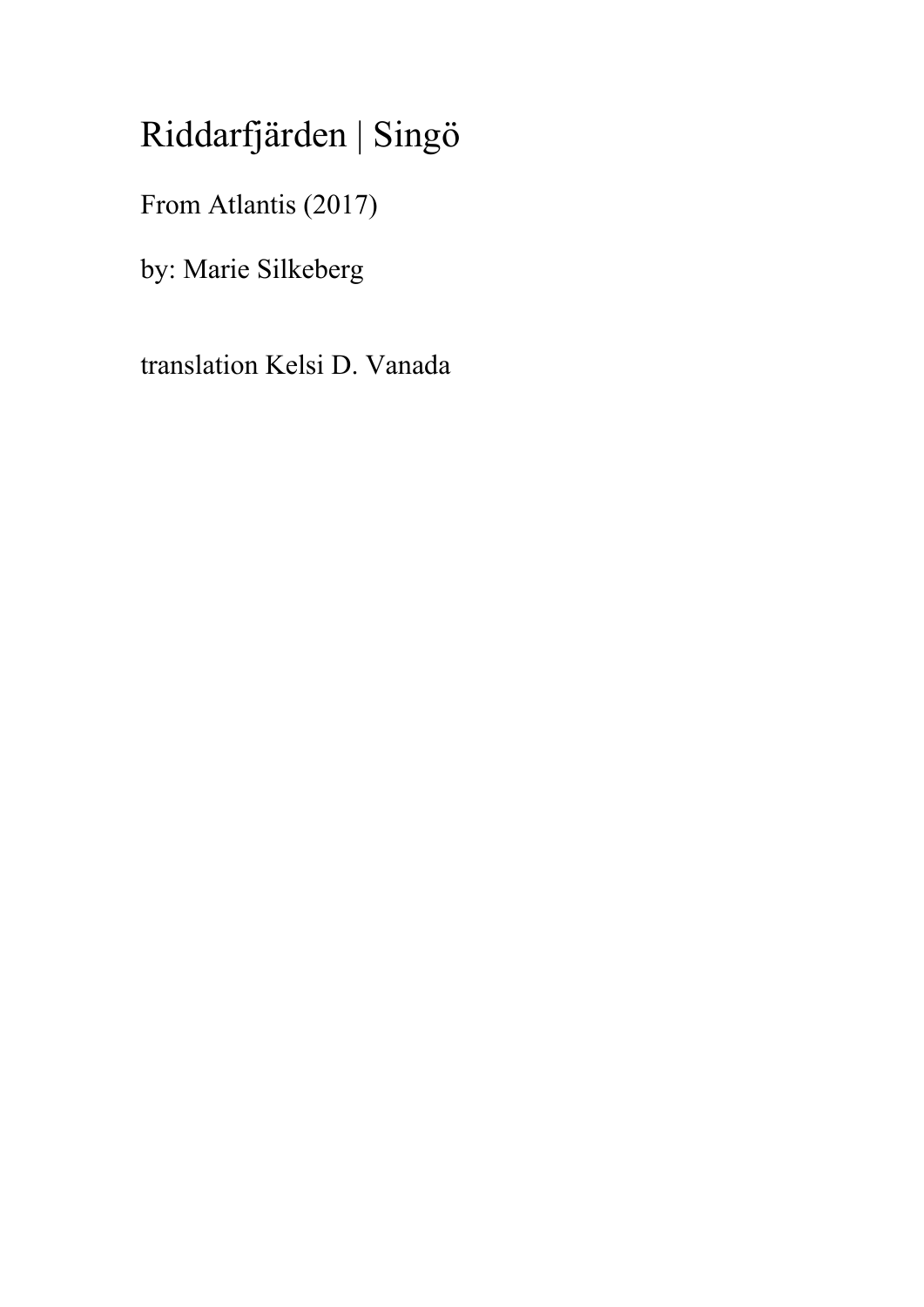You see a dove's egg outside the window in the stairwell.

The steaming water in the drizzle.

Midsummer night.

You watch him sleep. Mumble. His unrest growing.

What are they called then the ones who are raped. If the word is not criminals he asks.

Someone should take away the veil he says.

Full moon over Riddarfjärden.

The goats in the forest a winter night you think.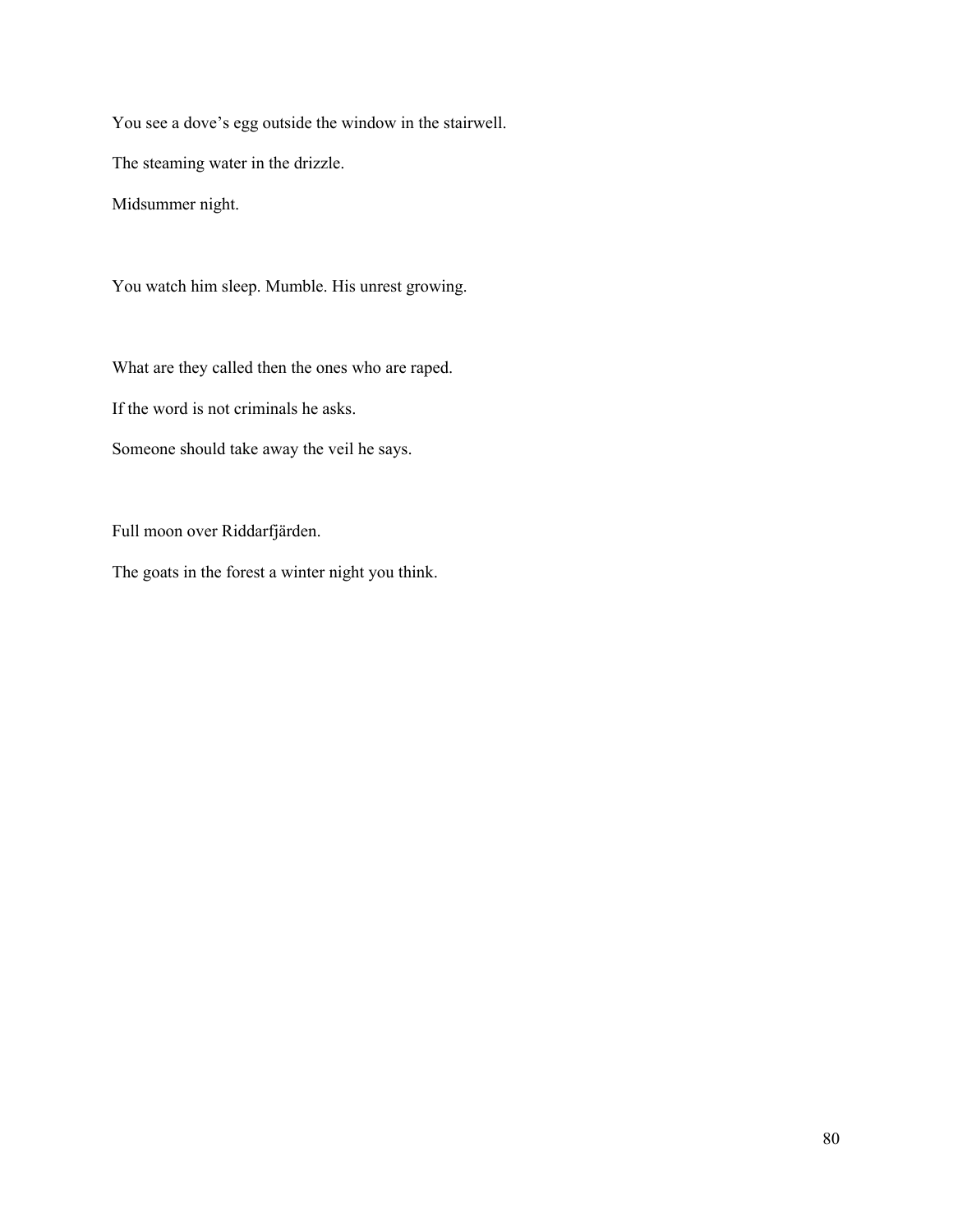One of the last summer nights in June.

The immense sky. Rich with color.

You saw the nurses turn him after the attack. Only at the turn did you realize.

The airplanes and the vapor trails.

He gestures with his hand.

Away he says.

Die. Die.

You hear the seagulls' sudden piercing screams.

I'm not ready she says.

The seconds flow rather than tick. In long liquid sheets.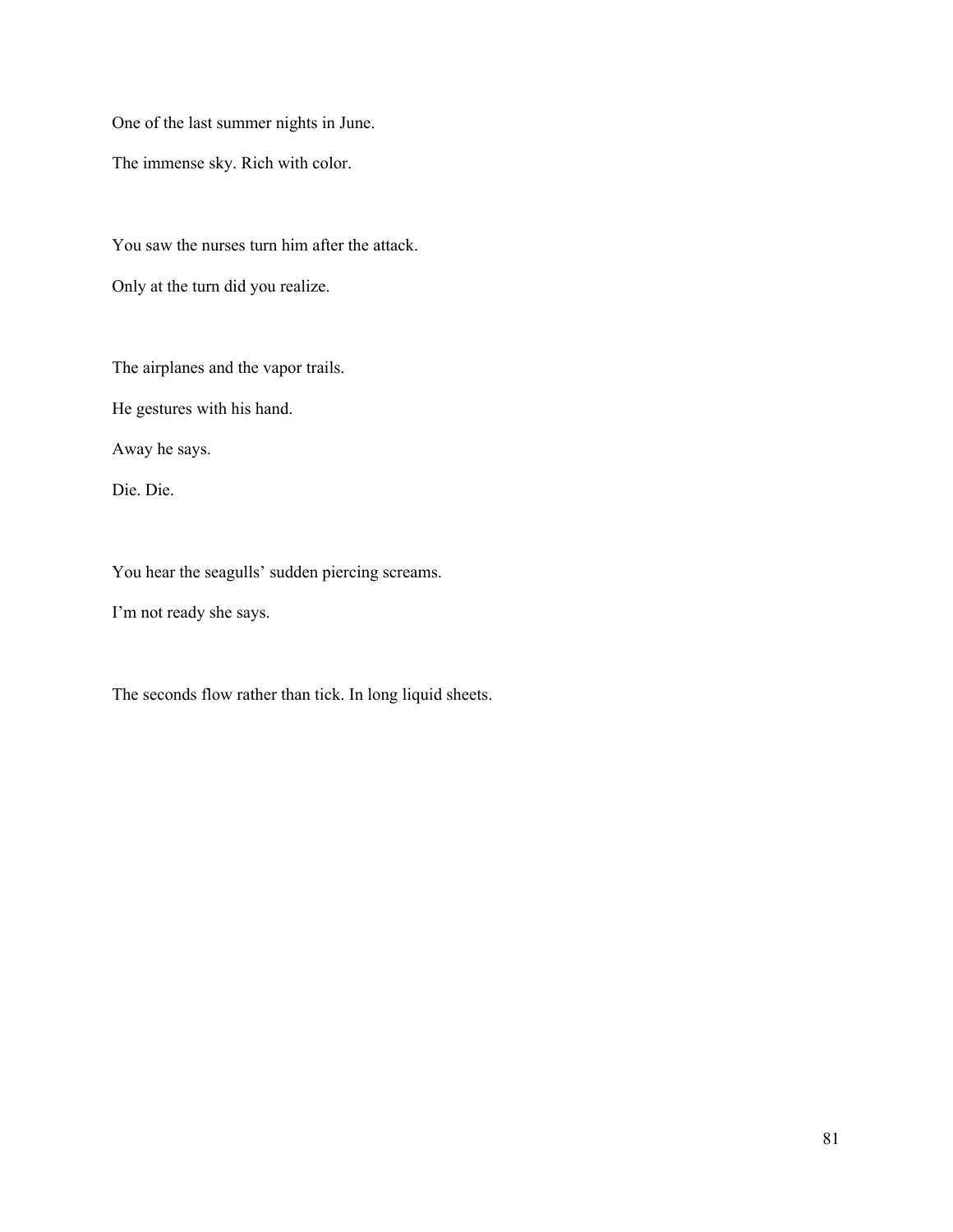You see a hare heading toward the light of the streetlamps. It stands all still for a moment on the asphalt. Before it darts off again into the darkness. The playground in the dark.

Like oar strokes into the summer night you think. The thin string. The pulse. Chest. Ribcage.

To slip back into your initial mystery.

You see the hare again. At the bike rack.

The larynx is extremely enlarged on his skinny neck. His body burning hot.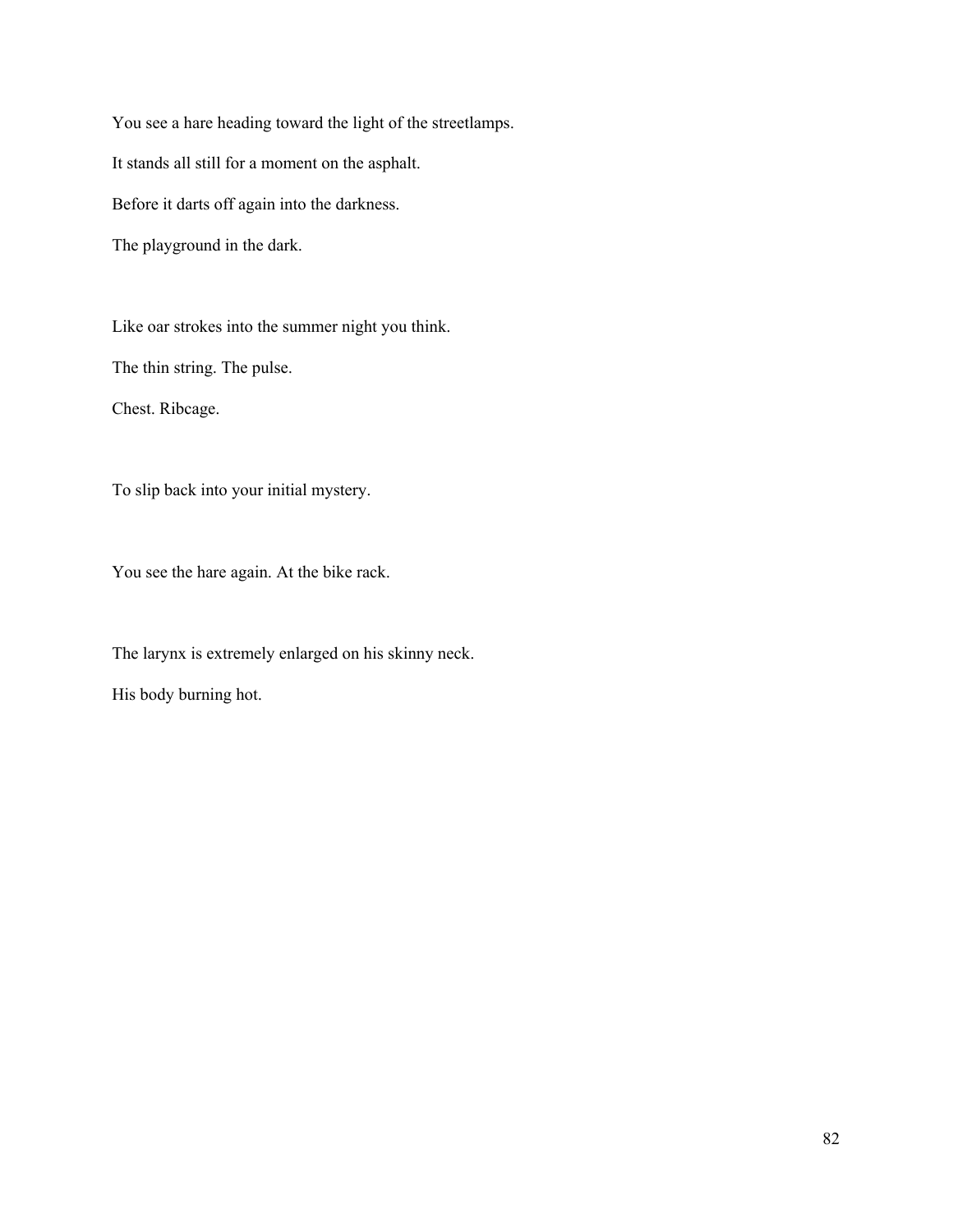You hear the explosion from the tunnel construction.

The sough of the trees. The body sleeping.

White elder in the park.

White flowers in the room.

Woodland stars you think.

*Skovstjerne.*

A guess.

You see his eyes move behind the eyelids.

The movements of his lids. In sleep.

You think about the high dive at Fågelöudde.

The darkness.

The leap.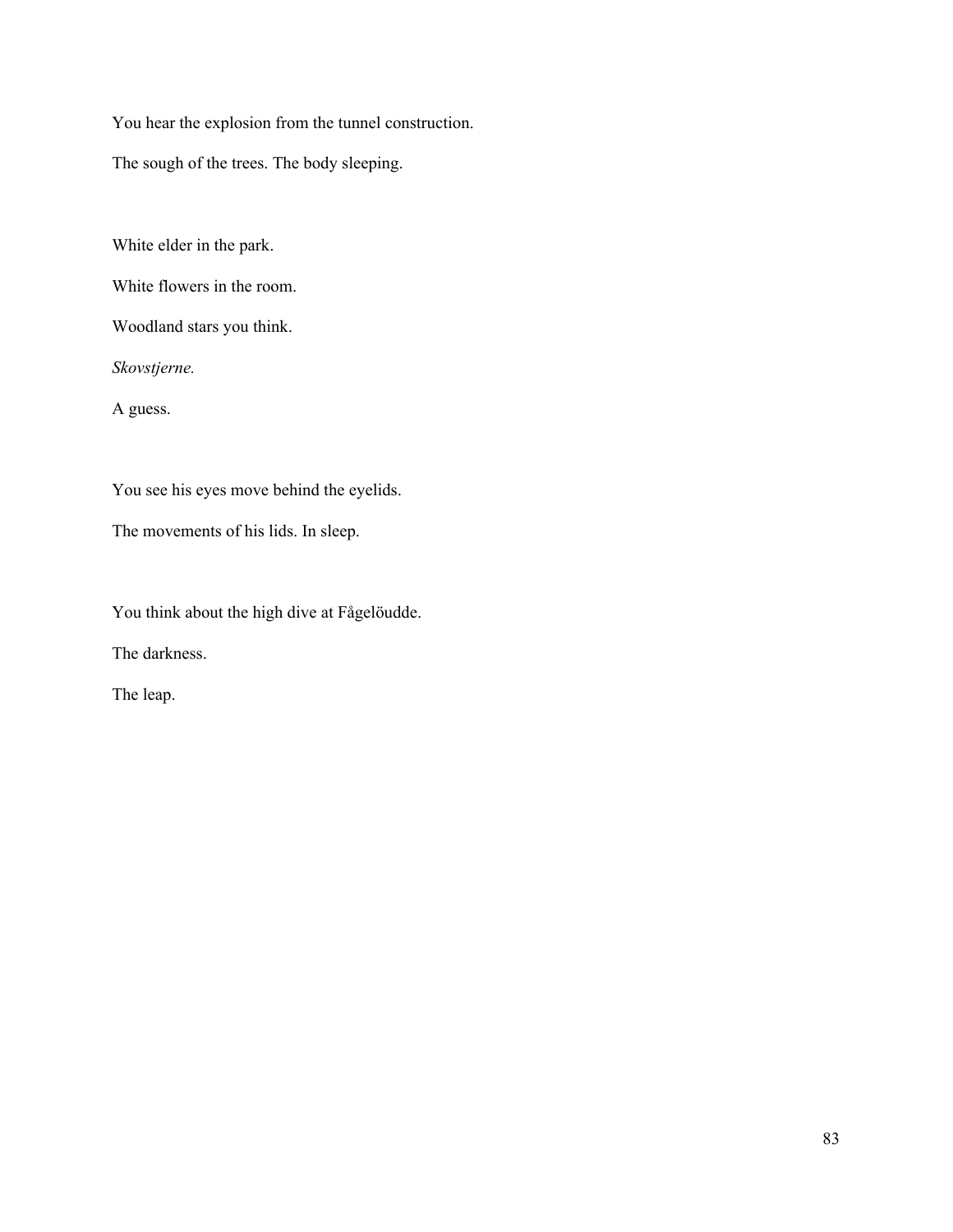The breathless seconds before you reached the water's surface.

His chest heaves and sinks.

You feel a kind of disappointment. A bitterness draw through the body.

What pain. To live. To leave.

The strings. The ties. Loosening into the night.

Sleep and we'll find something fun to do tomorrow you hear her say.

Her cry.

In the exhaustion. Under the hammering. Flat. Out.

To be left on your own.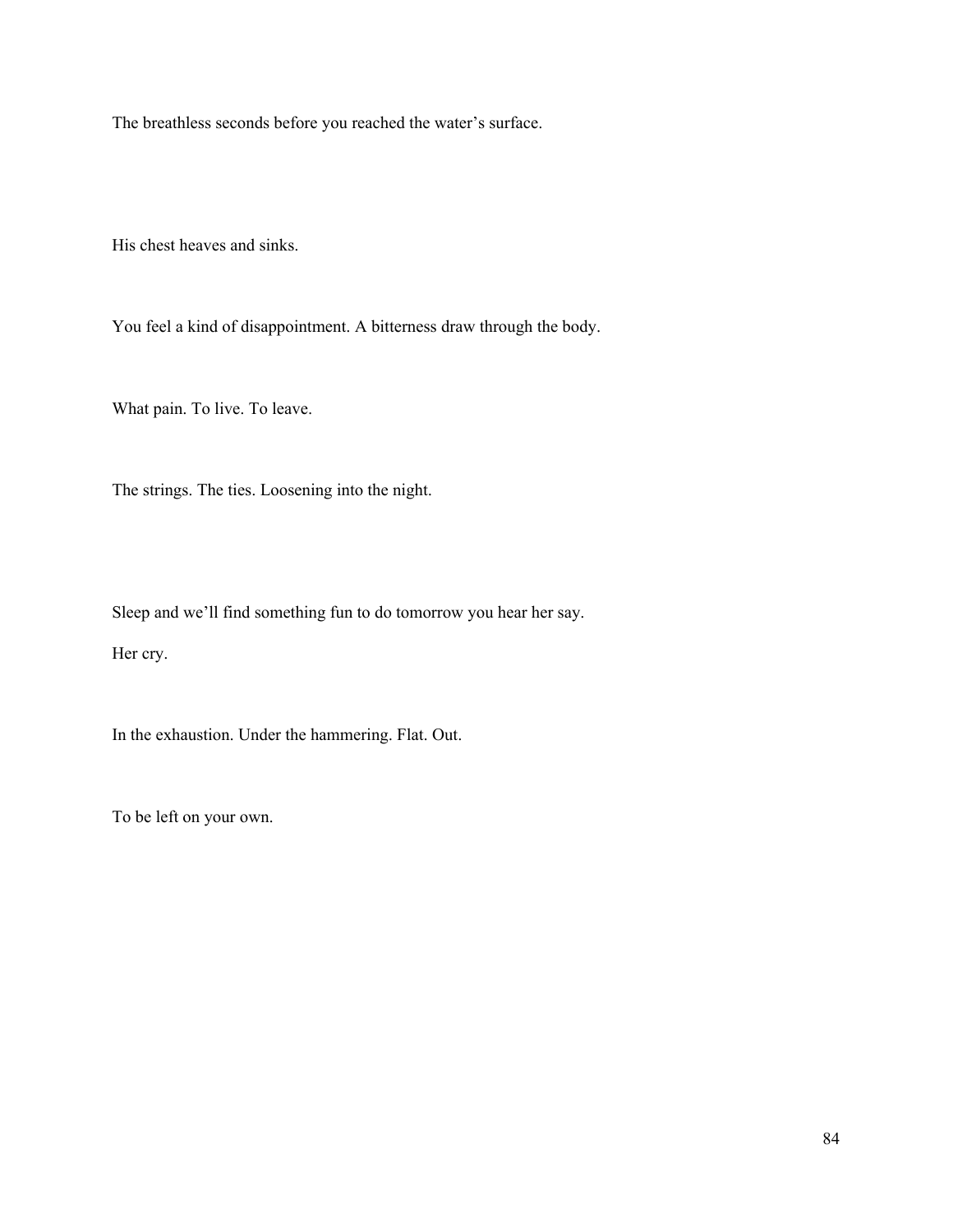Forced to forgive.

Merciful you think. Mercy.

Slowly.

Death's violent abuse.

The heart behind the ribs. Quivering beats.

The prominent vein over the skull.

His hands are boiling hot.

The fluid runs. Slowly. Everything called body.

Through the tubes. His sex. All the soft parts.

No sign of seizure.

As if death were infinite.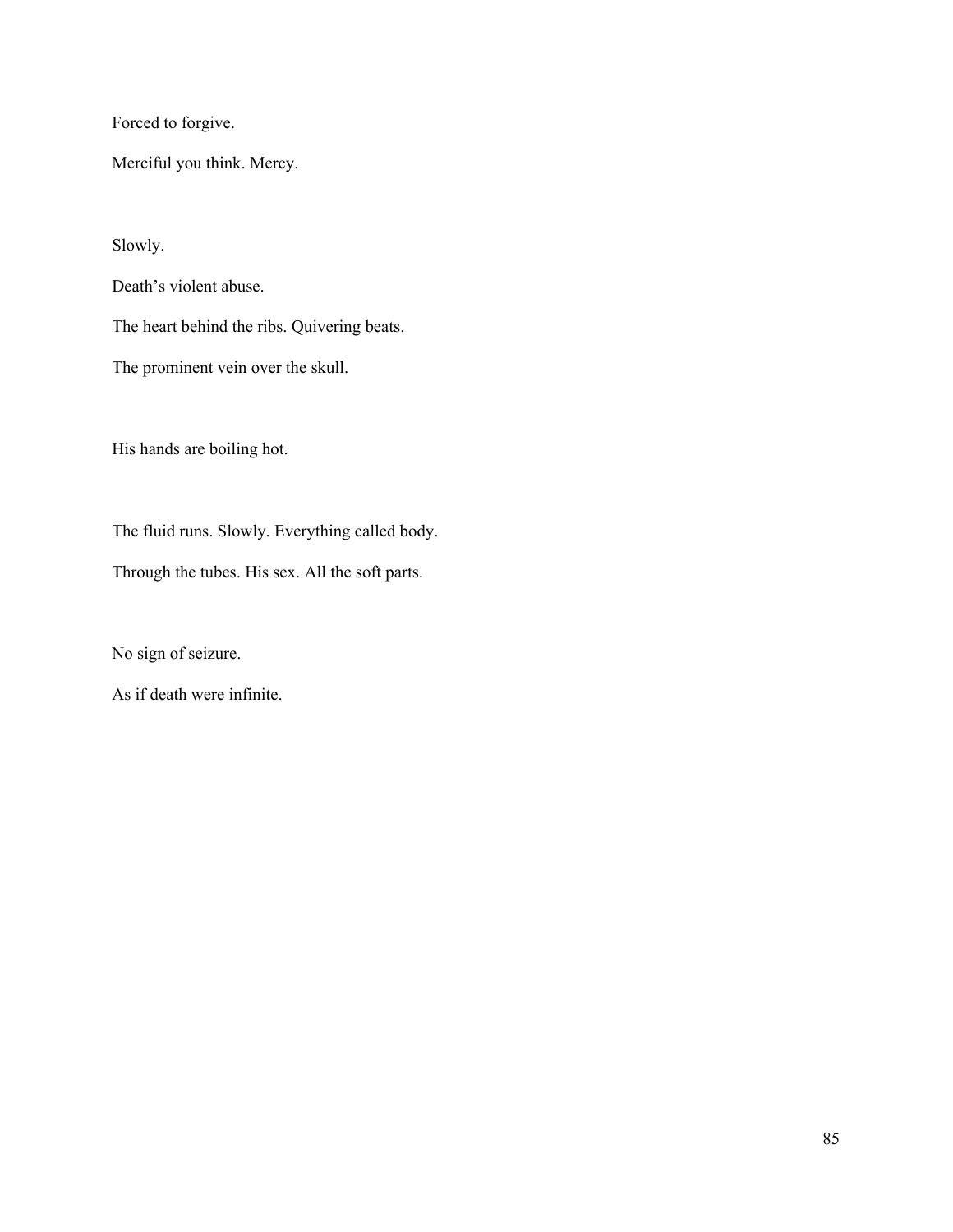In its slowness more and more resembling life. You count his breaths in different combinations. Intervals. Of strength. Weakening. Gasps.

It will happen tonight. It will not happen tonight.

The seagulls' screams. Circles.

One more hot day dawning.

Dark blood. Urine.

Long lapses in breath.

Fluid.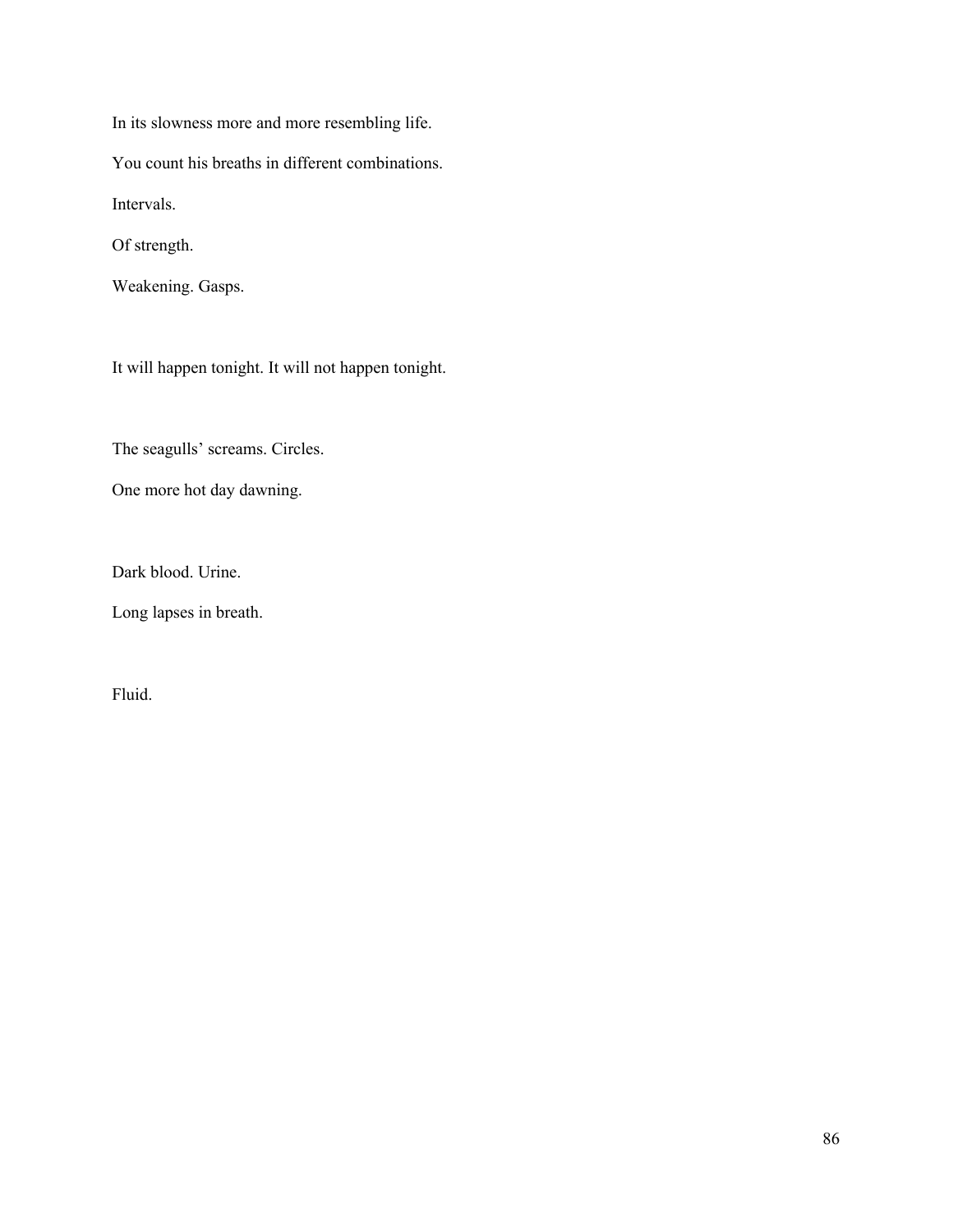Running out. Into the drain. The sewers.

A whole life.

You see all the small fuzzy movements of his face. His eyes. Stronger than the breath. The pulse. A diffusion into infinity.

You see his white hair has darkened at the neck.

His eyebrows turning black again.

The raven caws in the tree outside the window.

Swallows glide. Tumble in the twilight.

A vapor trail is drawn and dissolves over the summer sky.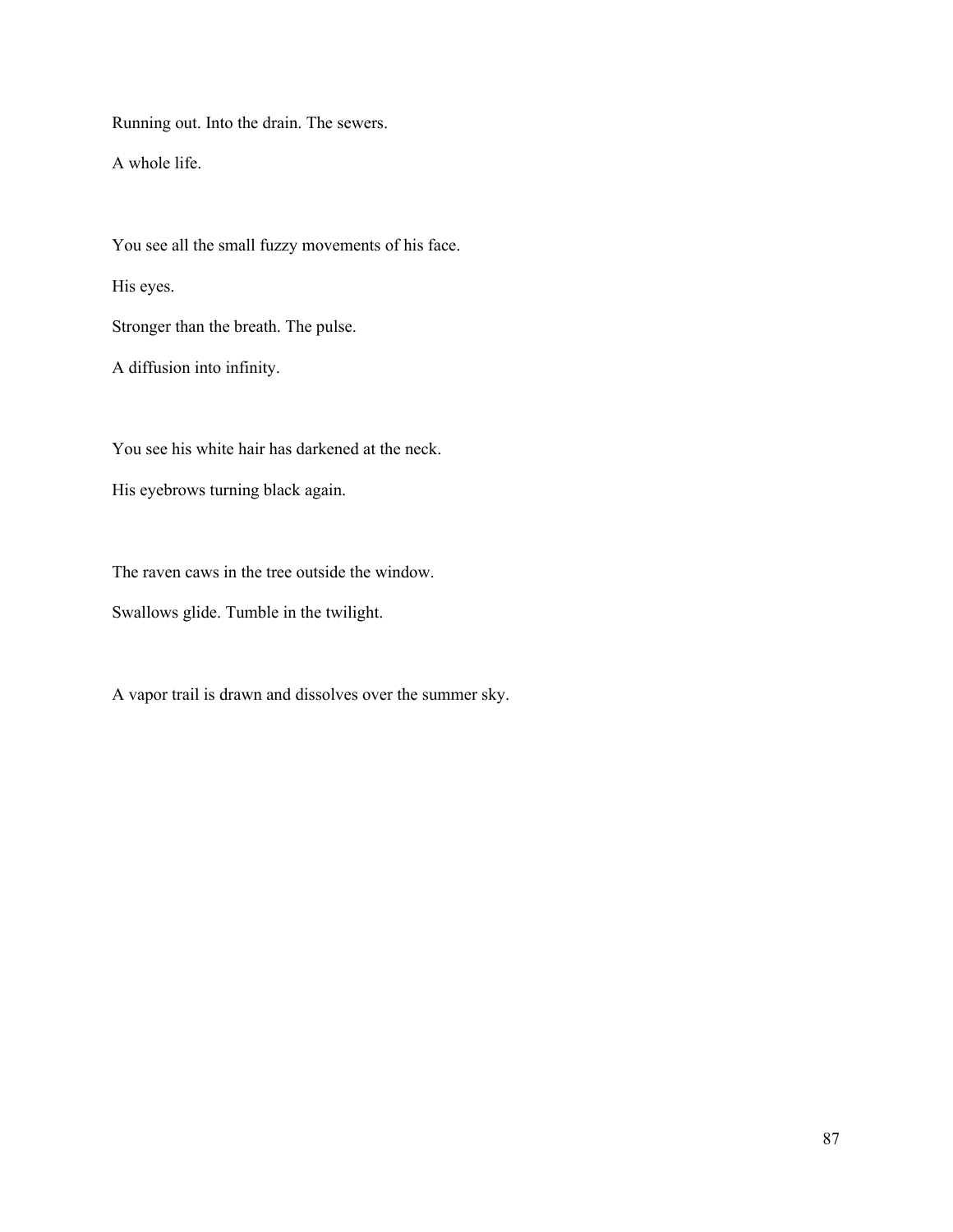In the room there's almost no air anymore.

Twenty-seven seconds of pause.

One breath.

Twenty-three seconds.

White lips.

Warm head.

The mouth was shaping an ever-whiter O.

Frost.

His back was still warm she says.

The eyes hard to close.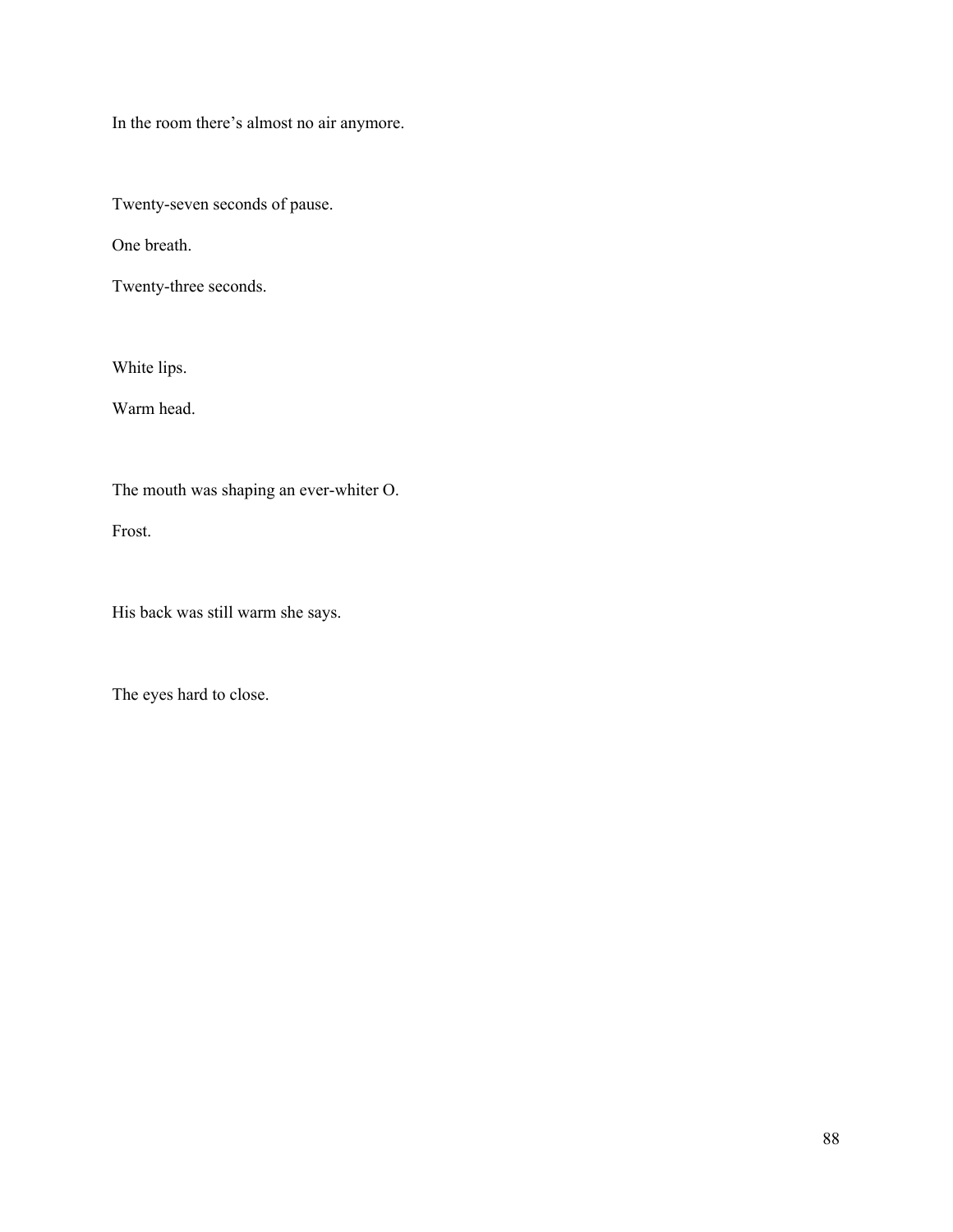You screamed at the sight of the skull.

When you re-entered the room.

A shiver ran through your entire body.

You biked home under the big July moon.

Through the warm night. Full of partying drunk people.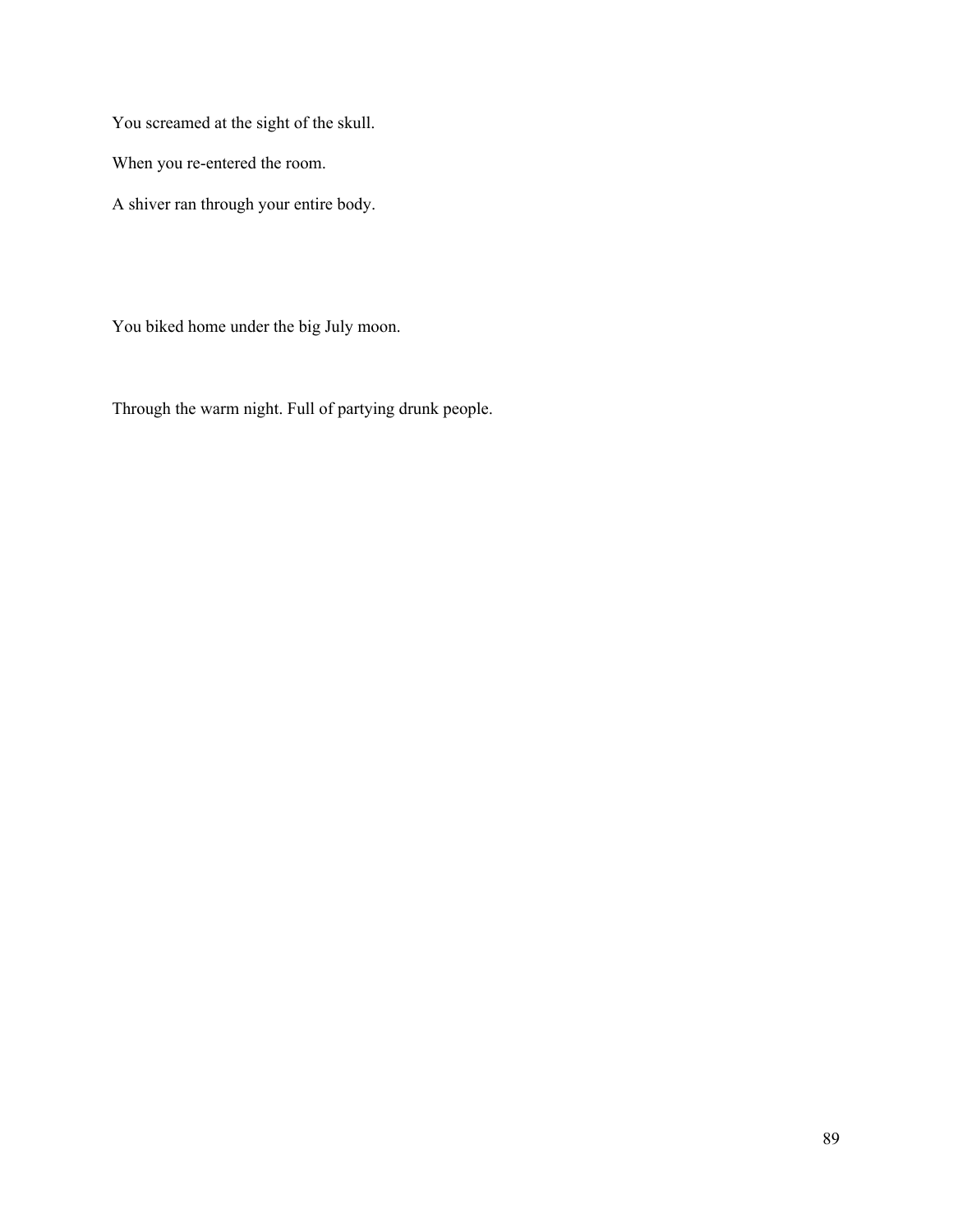When night comes sleep ends.

The winds sweep through the high grass. Whisk through the red currant.

Dragonflies. Para-sleep.

The wind picks up.

You dreamed. The dream seemed as if outside your body.

Floating. A thin texture.

That he was still alive.

About to die and you wouldn't get there in time.

To walk.

The body in aching parts.

The ghost inside the body. Not outside.